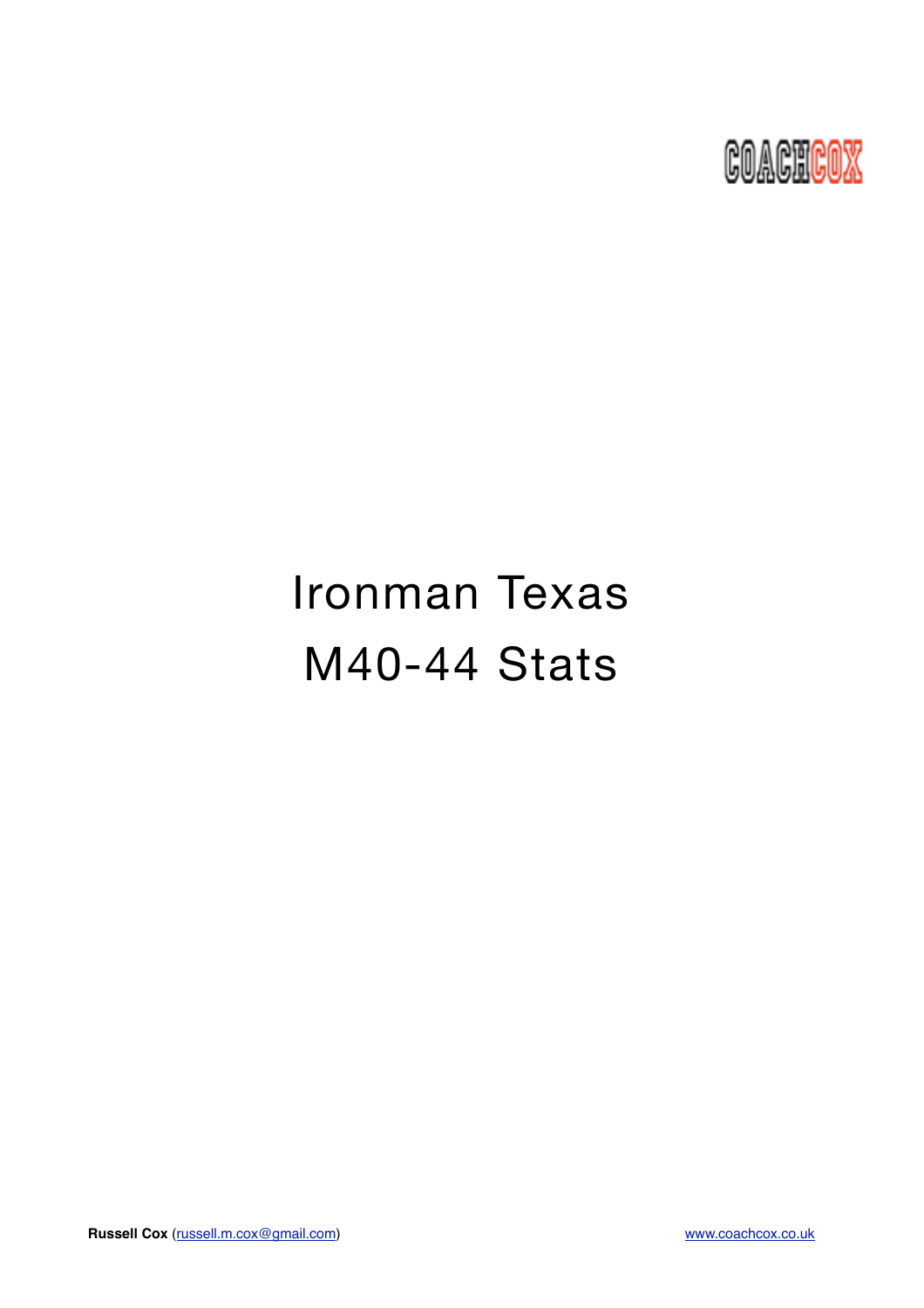## M40-44 Summary Statistics

| Year    | <b>Finishers</b> | M40-44 Finishers | Male Winner's Time | <b>Female Winner's Time</b> | M40-44 Winner's Time |
|---------|------------------|------------------|--------------------|-----------------------------|----------------------|
| 2011    | 2004             | 353              | 8:08:20            | 8:57:51                     | 9:33:08              |
| 2012    | 2022             | 336              | 8:10:44            | 8:54:58                     | 9:02:11              |
| 2013    | 2055             | 329              | 8:25:06            | 8:49:14                     | 9:36:27              |
| Average | 2027             | 339              | 8:14:43            | 8:54:01                     | 9:23:55              |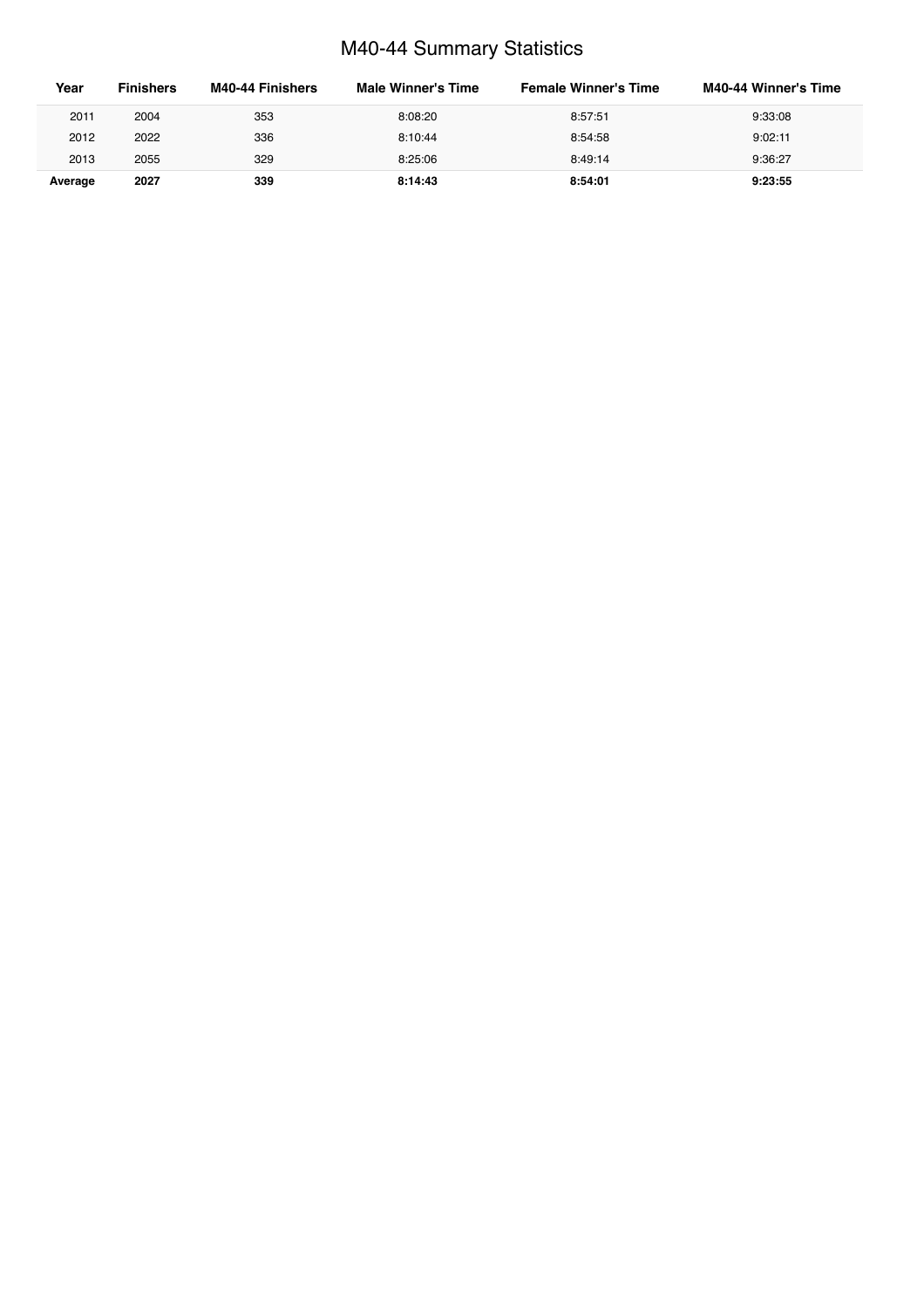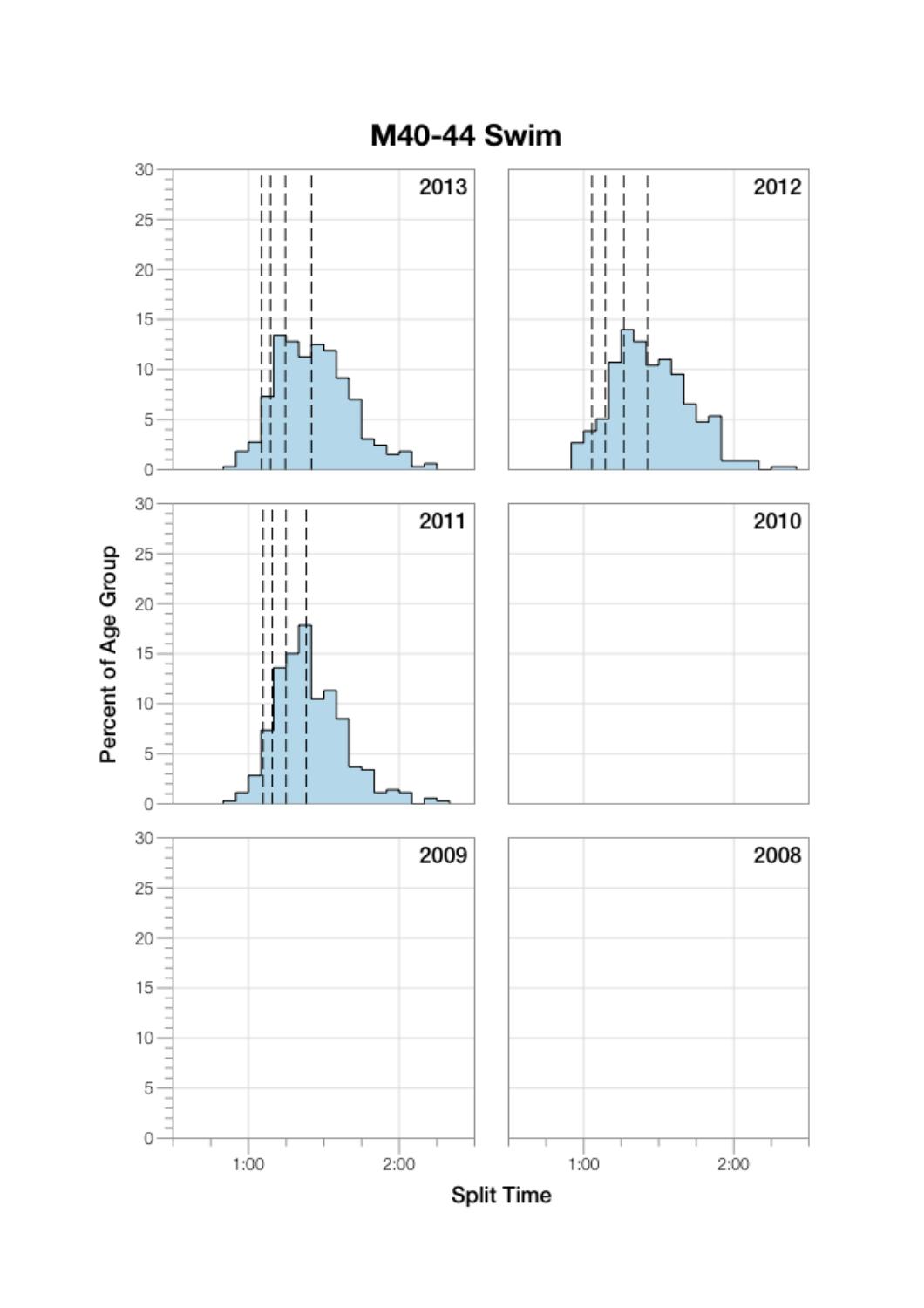

**M40-44 Bike**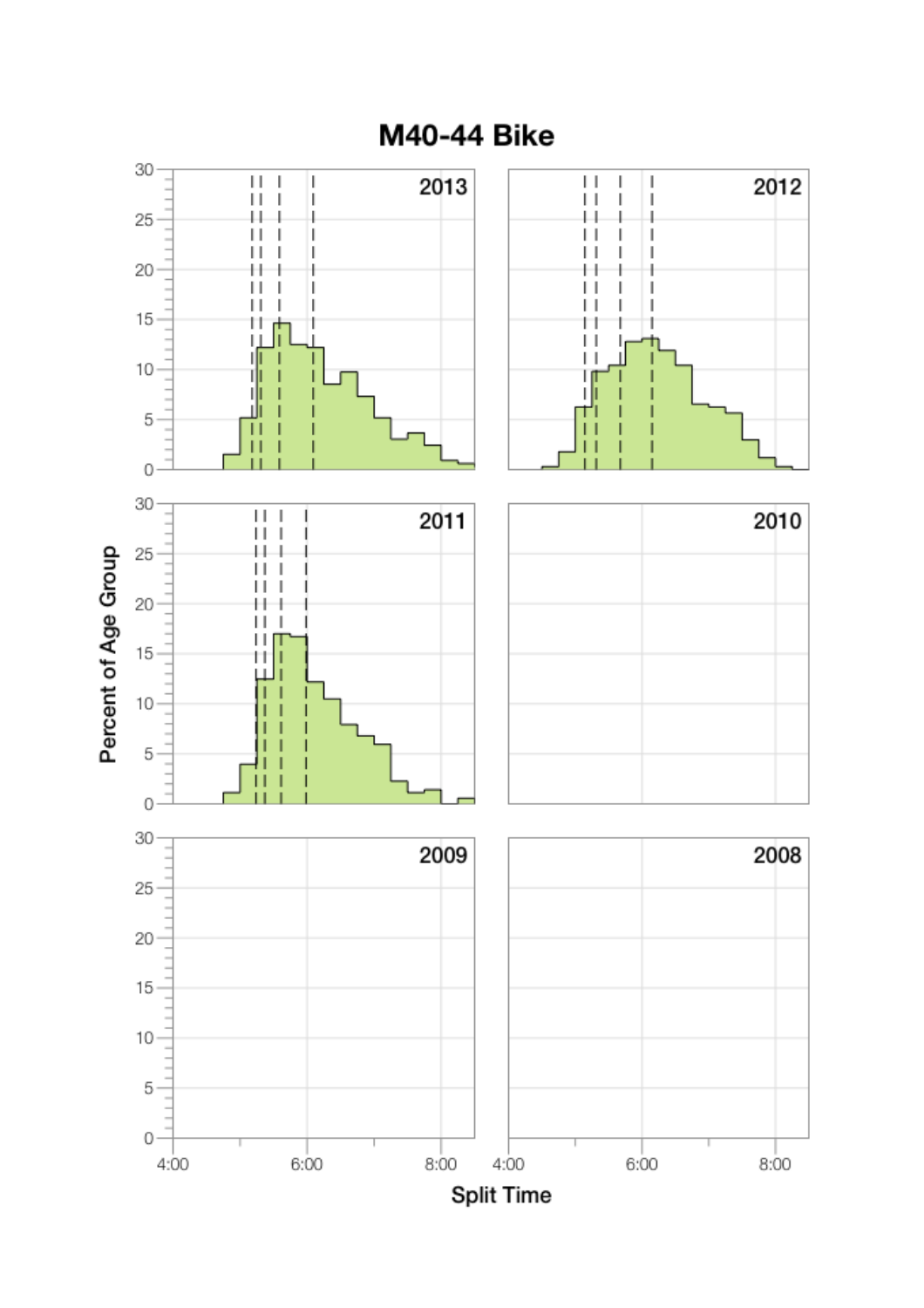

M40-44 Run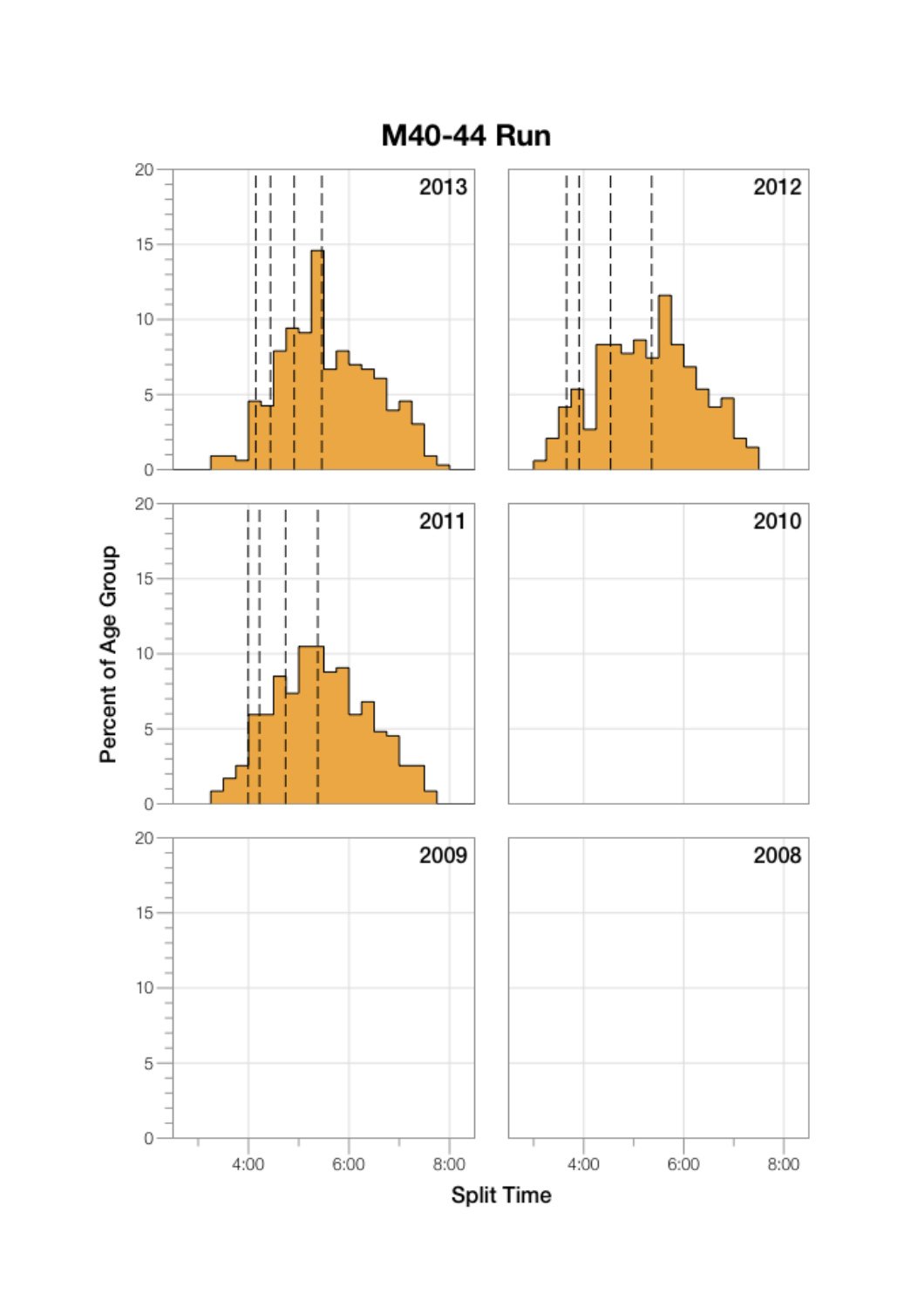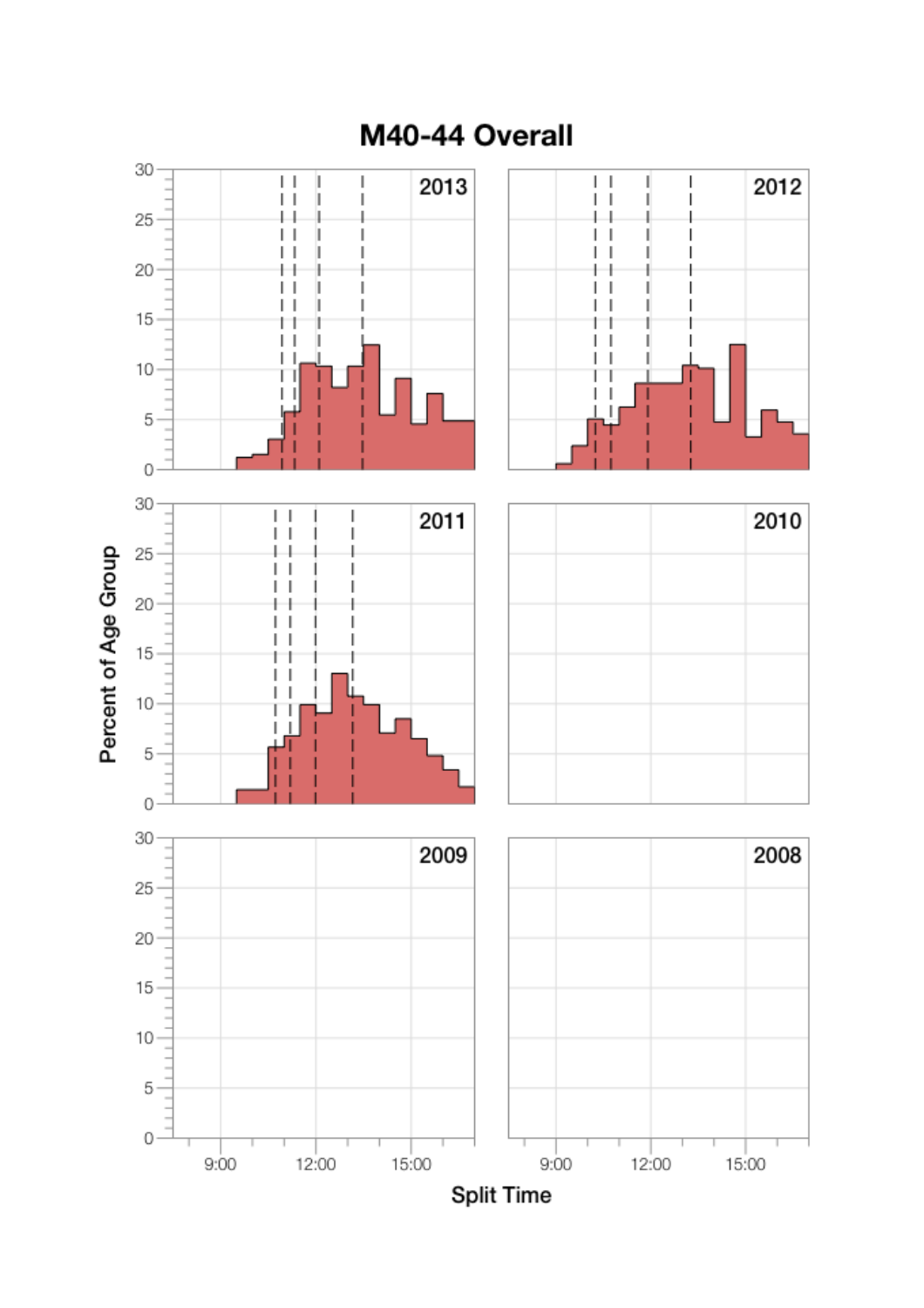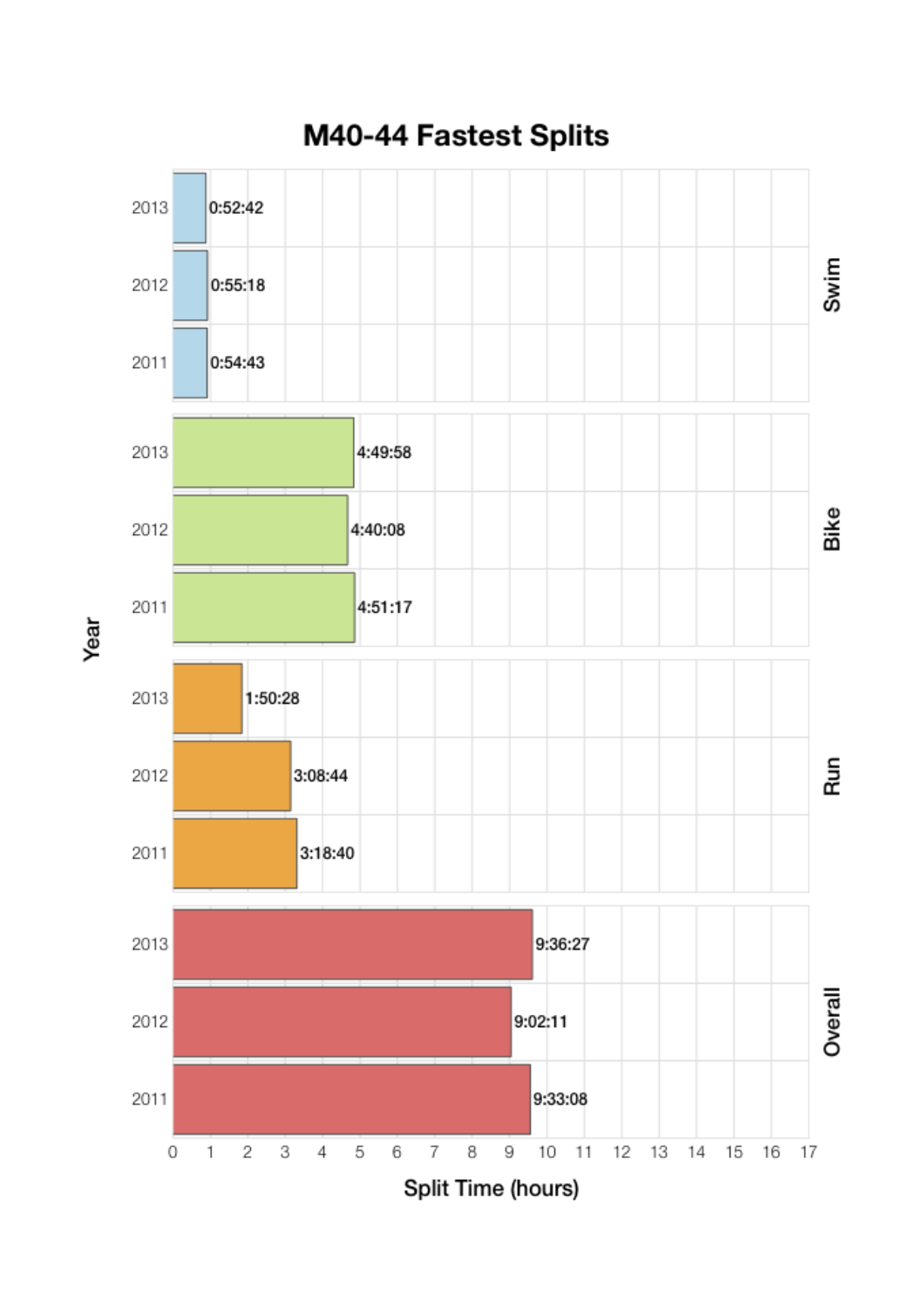

Year

M40-44 Median Splits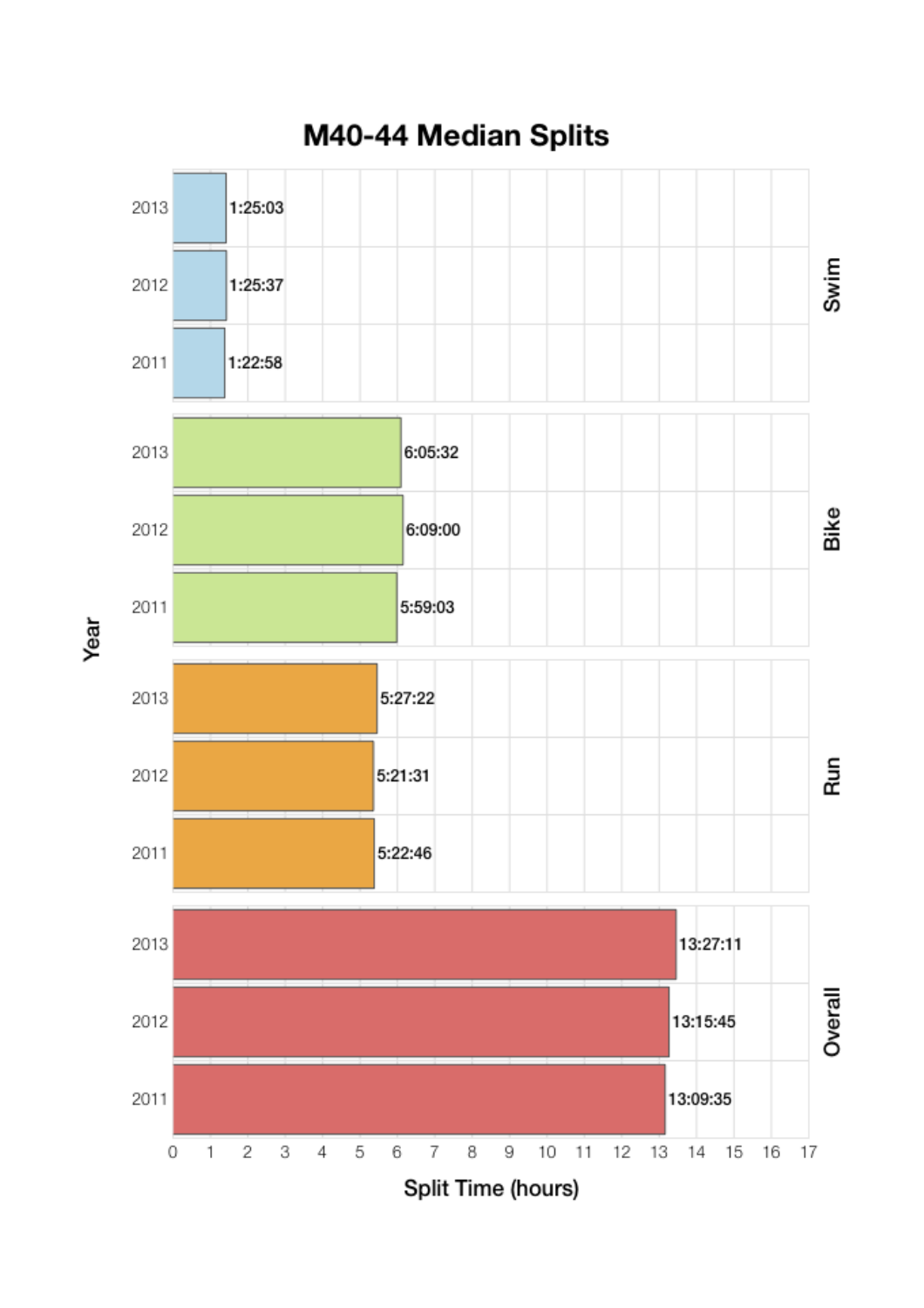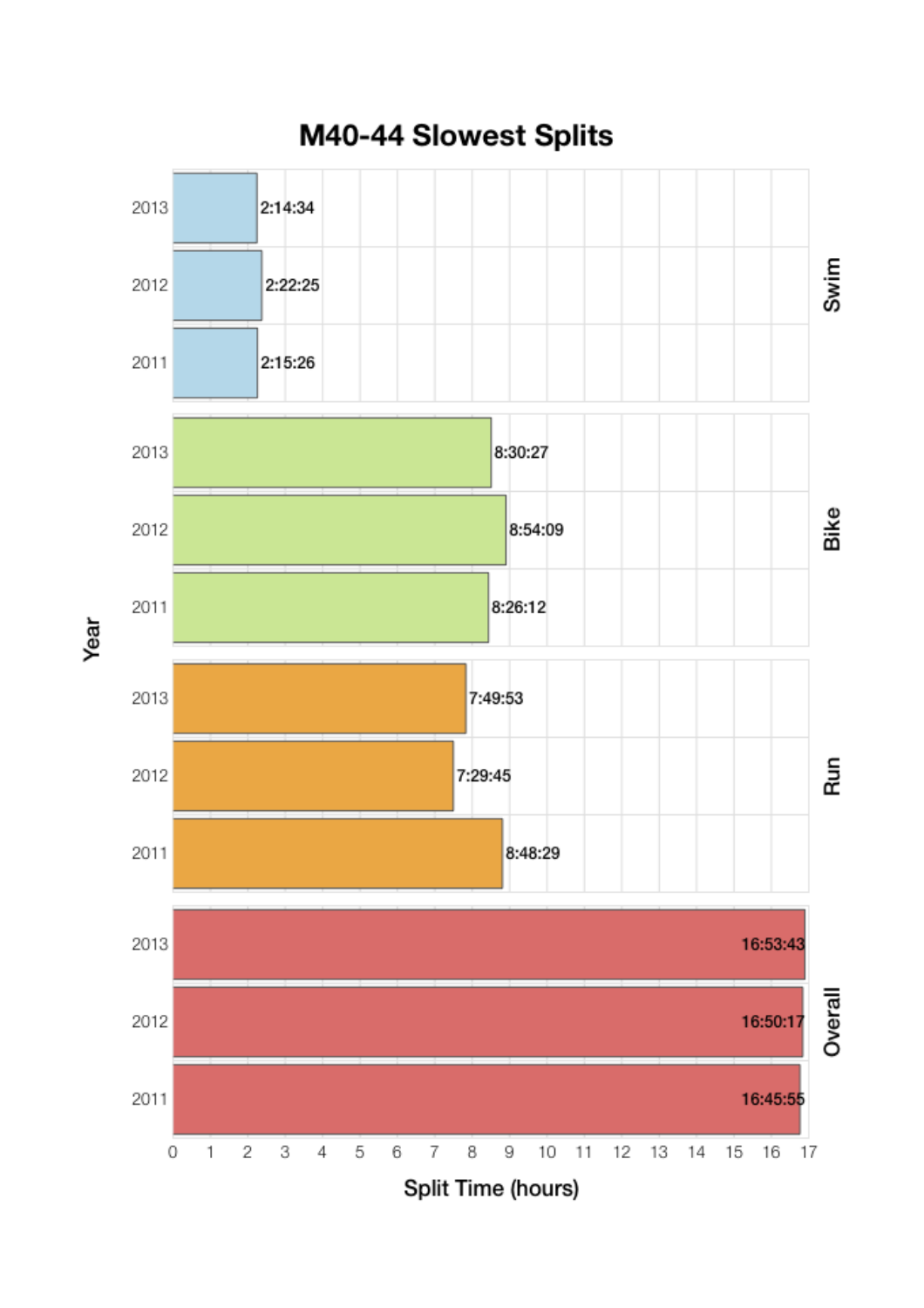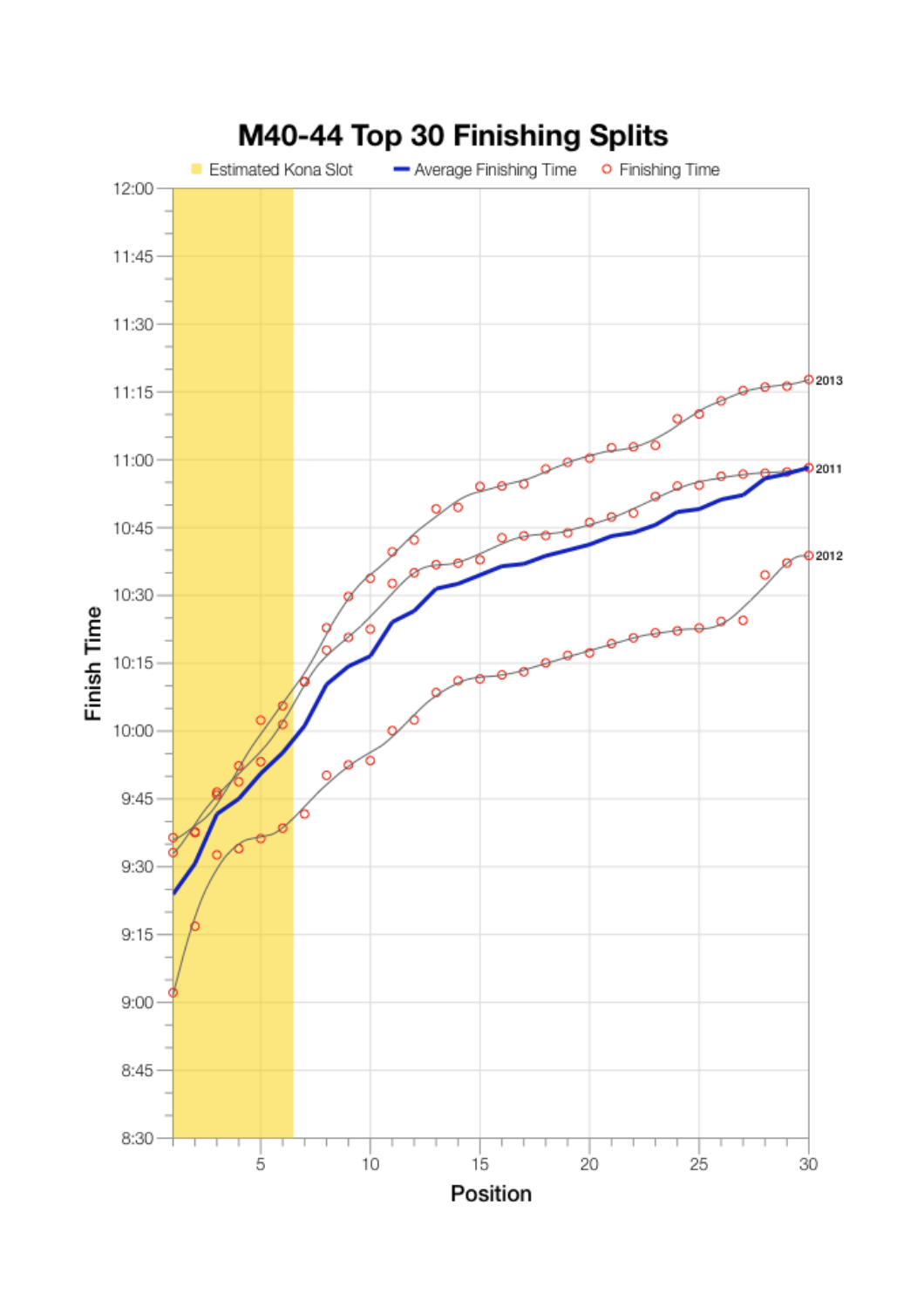## M40-44 Top 10 and Kona Times and Splits

| <b>Summary Statistics</b> |  |
|---------------------------|--|
|---------------------------|--|

| <b>Position</b>                | <b>Swim Time</b> | <b>Bike Time</b> | <b>Run Time</b> | <b>Overall Time</b> |
|--------------------------------|------------------|------------------|-----------------|---------------------|
| <b>Average Male Winner</b>     | 0:52:39          | 4:26:55          | 2:50:45         | 8:14:43             |
| <b>Average Female Winner</b>   | 0:53:47          | 5:06:32          | 3:07:36         | 8:54:01             |
| <b>Average 1st Age Grouper</b> | 1:05:24          | 4:55:29          | 3:16:54         | 9:23:55             |
| <b>Average 2nd Age Grouper</b> | 1:06:33          | 4:57:58          | 3:19:33         | 9:30:42             |
| <b>Average 3rd Age Grouper</b> | 1:04:52          | 5:03:55          | 3:25:26         | 9:41:40             |
| <b>Average 4th Age Grouper</b> | 1:02:53          | 5:02:23          | 3:33:27         | 9:45:02             |
| <b>Average 5th Age Grouper</b> | 1:08:43          | 5:03:43          | 3:31:43         | 9:50:37             |
| <b>Average 6th Age Grouper</b> | 1:07:40          | 5:01:08          | 3:39:56         | 9:55:12             |
| Average 7th Age Grouper        | 1:11:53          | 5:00:48          | 3:40:46         | 10:01:10            |
| Average 8th Age Grouper        | 1:07:36          | 5:07:41          | 3:47:45         | 10:10:19            |
| Average 9th Age Grouper        | 1:06:13          | 5:14:48          | 3:45:39         | 10:14:19            |
| Average 10th Age Grouper       | 1:06:11          | 5:05:45          | 3:57:34         | 10:16:35            |
| <b>Kona Qualifier Average</b>  | 1:06:01          | 5:00:46          | 3:27:50         | 9:41:11             |
| Top 10 Age Grouper Average     | 1:06:48          | 5:03:22          | 3:35:52         | 9:52:57             |

### **Texas 2013**

| <b>Position</b>               | <b>Swim Time</b> | <b>Bike Time</b> | <b>Run Time</b> | <b>Overall Time</b> |
|-------------------------------|------------------|------------------|-----------------|---------------------|
| <b>Male Winner</b>            | 0:54:54          | 4:29:07          | 2:56:18         | 8:25:06             |
| <b>Female Winner</b>          | 0:54:02          | 4:42:29          | 3:07:27         | 8:49:14             |
| <b>1st Age Grouper</b>        | 1:12:21          | 4:56:48          | 3:21:19         | 9:36:27             |
| 2nd Age Grouper               | 1:09:05          | 4:59:52          | 3:21:09         | 9:37:31             |
| 3rd Age Grouper               | 1:09:01          | 4:58:36          | 3:29:02         | 9:45:52             |
| <b>4th Age Grouper</b>        | 1:08:09          | 5:04:42          | 3:30:17         | 9:48:48             |
| 5th Age Grouper               | 1:11:54          | 5:03:10          | 3:41:41         | 10:02:24            |
| 6th Age Grouper               | 1:02:16          | 4:57:46          | 3:59:00         | 10:05:36            |
| 7th Age Grouper               | 1:19:19          | 5:08:42          | 3:34:22         | 10:10:53            |
| 8th Age Grouper               | 1:04:35          | 5:06:09          | 4:04:39         | 10:22:50            |
| 9th Age Grouper               | 1:03:59          | 5:15:02          | 4:01:55         | 10:29:45            |
| 10th Age Grouper              | 1:05:20          | 5:02:02          | 4:19:15         | 10:33:47            |
| <b>Kona Qualifier Average</b> | 1:08:47          | 5:00:09          | 3:33:44         | 9:49:26             |
| Top 10 Age Grouper Average    | 1:08:35          | 5:03:16          | 3:44:15         | 10:03:23            |

#### **Texas 2012**

| <b>Position</b>               | <b>Swim Time</b> | <b>Bike Time</b> | <b>Run Time</b> | <b>Overall Time</b> |
|-------------------------------|------------------|------------------|-----------------|---------------------|
| <b>Male Winner</b>            | 0:53:36          | 4:25:43          | 2:46:55         | 8:10:44             |
| <b>Female Winner</b>          | 0:53:32          | 4:45:52          | 3:11:09         | 8:54:58             |
| <b>1st Age Grouper</b>        | 1:05:39          | 4:40:08          | 3:10:45         | 9:02:11             |
| <b>2nd Age Grouper</b>        | 1:02:01          | 4:59:23          | 3:08:44         | 9:16:51             |
| 3rd Age Grouper               | 0:56:39          | 5:07:23          | 3:22:13         | 9:32:38             |
| 4th Age Grouper               | 0:57:51          | 4:58:01          | 3:31:41         | 9:34:00             |
| <b>5th Age Grouper</b>        | 1:02:40          | 5:05:06          | 3:22:09         | 9:36:14             |
| <b>6th Age Grouper</b>        | 1:12:21          | 4:54:11          | 3:26:12         | 9:38:32             |
| 7th Age Grouper               | 1:09:47          | 5:02:26          | 3:21:10         | 9:41:40             |
| 8th Age Grouper               | 1:07:44          | 5:06:10          | 3:30:07         | 9:50:13             |
| 9th Age Grouper               | 1:03:36          | 5:04:21          | 3:37:42         | 9:52:31             |
| 10th Age Grouper              | 1:04:09          | 5:09:18          | 3:33:23         | 9:53:28             |
| <b>Kona Qualifier Average</b> | 1:02:51          | 4:57:22          | 3:20:17         | 9:26:44             |
| Top 10 Age Grouper Average    | 1:04:14          | 5:00:38          | 3:24:24         | 9:35:49             |